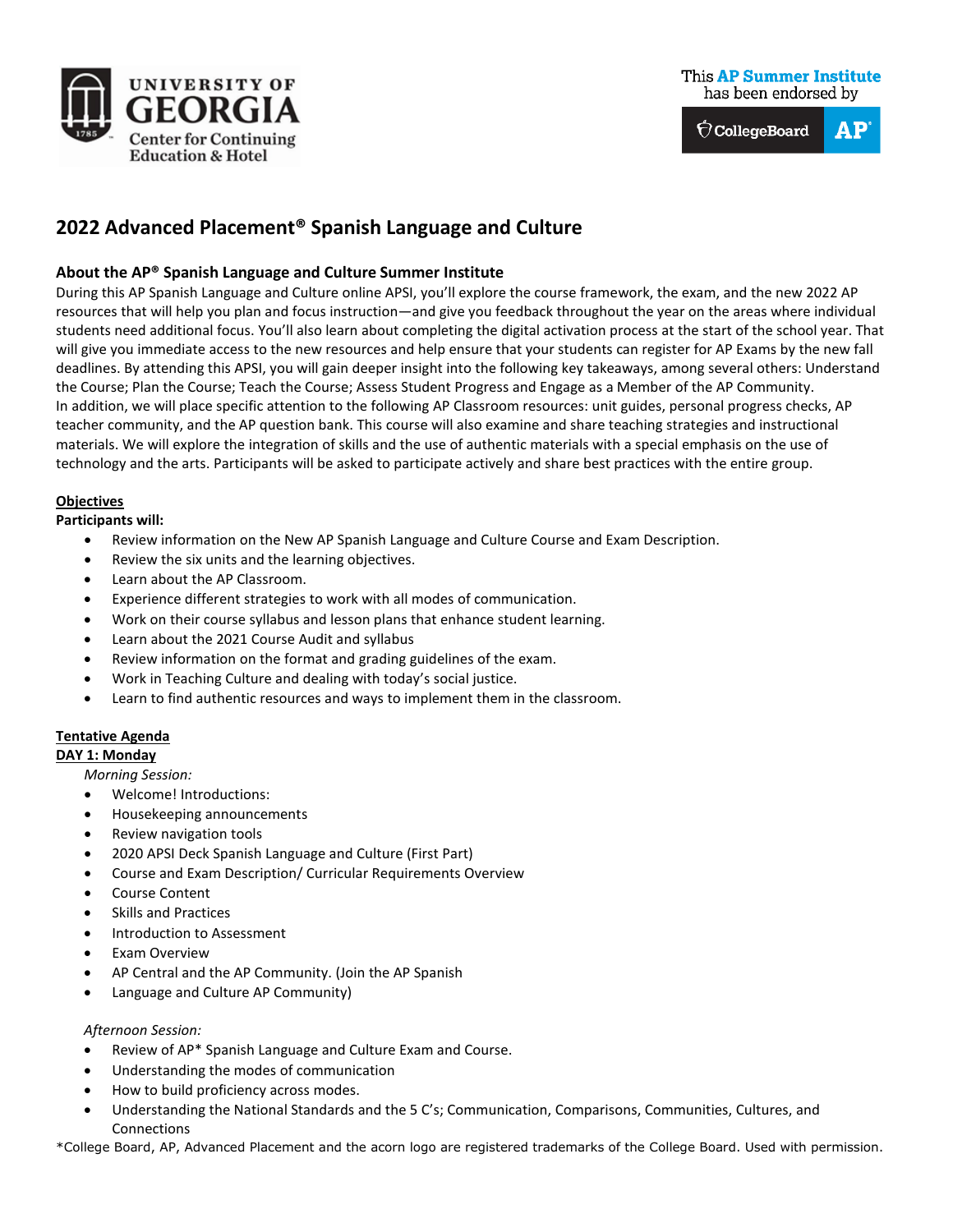- Building an AP Program on your campus; developing a vertical team, Pre-AP, departmental articulation. Building support for your program.
- Using the AP Themes to develop instructional units of study that integrate the modes of communication.
- Example of a Unit Planed and the Unit Planning Template.

# **DAY 2: Tuesday**

*Morning Session*

- 2020 APSI Deck Spanish Language and Culture (2nd Part)
- Diving into Unit 1 (Example of Unit 1- Families in Different Societies)
- Content, Topics, Scope, & Sequence
- Skills Instructional Strategies
- AP Classroom Deep-Dive
- Enrolling your students in AP Classroom
- Using the question bank as an assessment tool
- Reflect and Connect: Course Planning
- Developing Essential Questions.
- Developing and integrating the modes of communication The interpretive communication.
- Understanding the cultural component.
- The AP Spanish Language and Culture Exam Format
- Section I: Multiple Choice-Interpretive Communication
- Section 2: Free Response-Interpersonal and Presentation Communication

## *Afternoon Session*

- The AP Spanish Language and Culture Exam Section I: Multiple Choice-Interpretive Communication
- Reading and listening comprehension strategies and resources.
- The importance of reading charts, graphs, diagrams, etc.
- Using authentic literature to reinforce reading comprehension
- Using music and videos in the classroom to reinforce listening skills
- The 2021 Course Audit and syllabus: What you will need to know
- Curricular requirements

## **DAY 3: Wednesday**

#### *Morning Session*

- Section II Part A of The AP Spanish Language and Culture Exam
- Interpersonal writing skills Email reply.
- Review and score student samples from the AP Spanish Language and Culture 2019/2020/2021 exams
- Scoring guidelines
- Resources.

## *Afternoon Session*

- Section II, Part A of The AP Spanish Language and Culture Exam
- Presentational writing skills The argumentative essay
- Review and score student samples from the AP Spanish Language and Culture 2019 exam
- Scoring guidelines
- Resources.

## **DAY 4: Thursday**

*Morning Session*

- Section II Part B of The AP Spanish Language and Culture Exam
- Interpersonal Speaking skills The conversation.
- Review and score student samples from the AP Spanish Language
- And Culture 2019 exam
- Scoring guidelines
- Resources.
- Using and integrating connector words
- Funding the AP Program
- Addressing students with special needs.